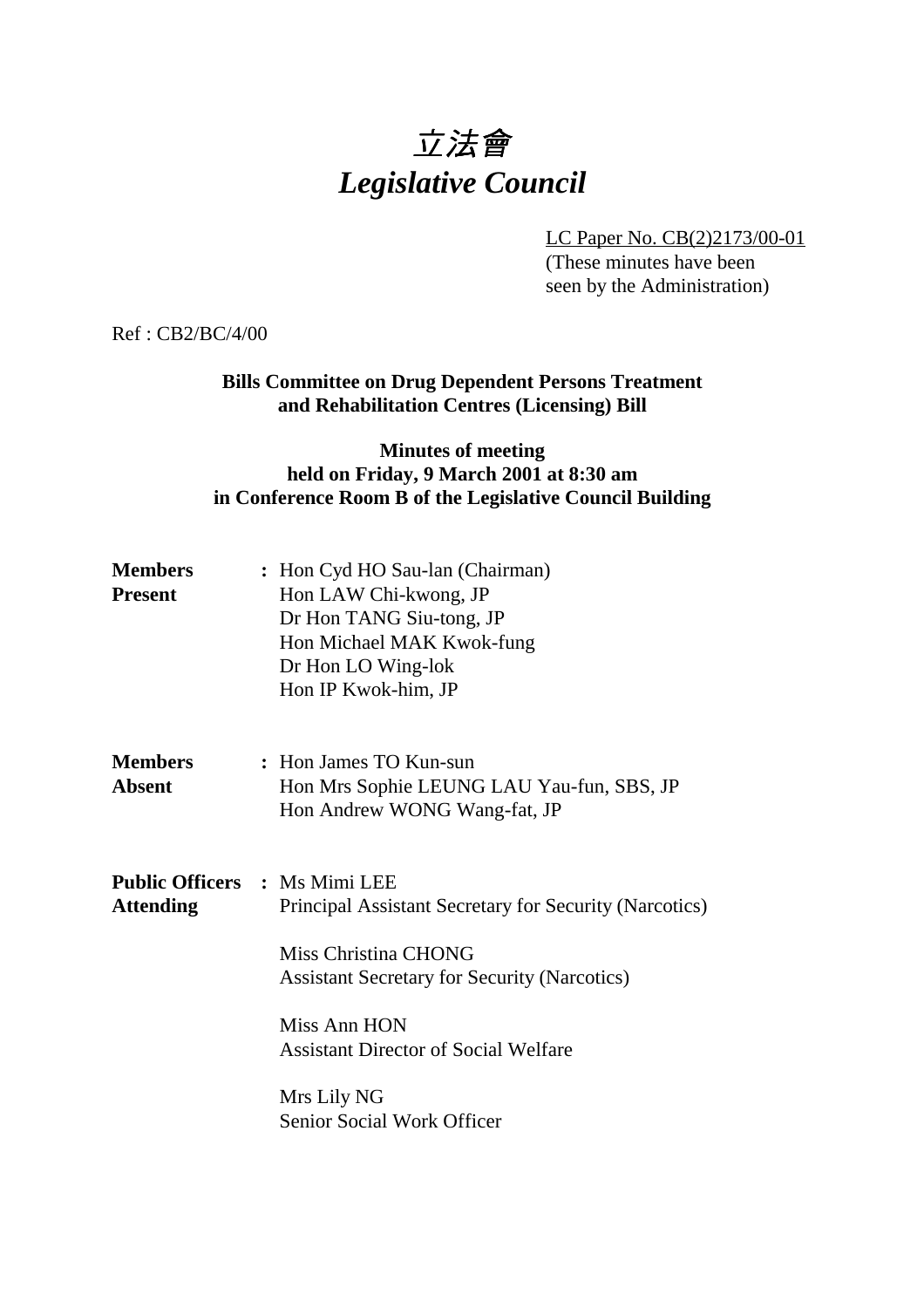|                               | Ms Brenda LAU<br><b>Social Work Officer</b>          |
|-------------------------------|------------------------------------------------------|
|                               | Ms Francoise LAM<br><b>Government Counsel</b>        |
| <b>Clerk</b> in<br>Attendance | : Ms Doris CHAN<br>Chief Assistant Secretary (2) 4   |
| <b>Staff in</b><br>Attendance | $:$ Mr LEE Yu-sung<br>Senior Assistant Legal Adviser |
|                               | Ms Dora WAI<br>Senior Assistant Secretary (2) 4      |

## **I. Meeting with the Administration** (LC Paper Nos. CB(2)1025/00-01(01) and (02))

## Committee Stage amendments (CSAs)

Principal Assistant Secretary for Security (Narcotics) (PAS(N)) invited members to note that LC Paper No. CB(2)1025/00-01(01) set out the proposed CSAs to clauses 18, 24 and the Schedule while the other paper set out all the CSAs to the Bill which would be moved by the Secretary for Security.

2. PAS(N) then briefed members on the CSAs to clauses 18, 24 and the Schedule, which had been thoroughly discussed and agreed by members at previous meetings.

3. Members went through all the CSAs and raised no further questions on them.

## Legislative Timetable

4. Members expressed support for the Bill in general. The Chairman said that subject to the support of the House Committee, the Second Reading debate on the Bill could be resumed on either 4 April 2001 or 25 April 2001. PAS(N) undertook to confirm the preferred date with the Secretariat after the meeting.

(*Post-meeting note* : The Bills Committee reported its deliberations to the